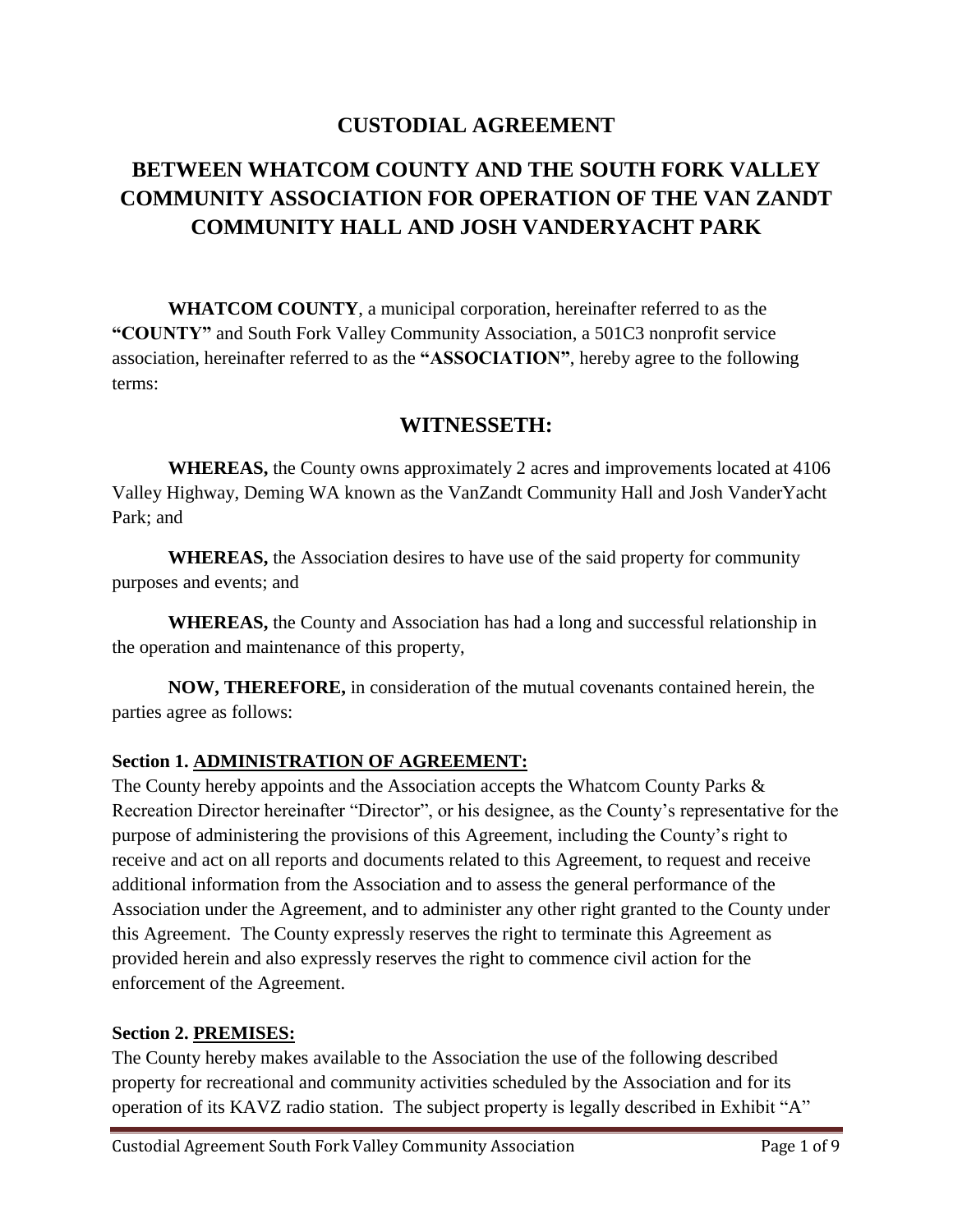and attached hereto and incorporated herein by reference. The Association will make the Hall and grounds available to the public for a variety of activities including recreational, educational, social, ceremonial, political, informational and public service events. The Hall will be available on a first-come-first serve basis with users required to make reservations in advance. To defray operating and maintenance costs, a reasonable fee may be charged and retained by the Association for use of the Hall. Whatcom County reserves the right to reserve use of the Hall at no cost for County purposes.

# **Section 3. CONSIDERATION:**

In consideration of scheduling and managing use of the Hall and Park by the public, Whatcom County agrees to pay the Association \$1,000 annually.

# **Section 4. CONDITION OF PREMISIS:**

The Association shall perform routine maintenance and will consult with the Director before undertaking significant alterations to the structure. The Association agrees to all costs for repair of damages to the premises incurred during the Association's use of the premises. The Association agrees to return the premises to the County with all fixed improvements in adequate condition upon the termination or expiration of this Agreement. The Association will maintain the Center and grounds to the satisfaction of the County.

# **Section 5. TERM:**

The term of this Agreement shall commence upon execution of the Agreement by the parties and shall terminate on December  $31<sup>st</sup>$ , 2021. Upon satisfactory performance, the Association will be granted the option to renew this Agreement for an additional five year period.

# **Section 6. IMPROVEMENTS/EQUIPMENT:**

The Association agrees to be responsible for and to bear the full cost of any additional improvements or equipment upon the premises and facilities thereon, including but not limited to construction, installation and maintenance of improvements and equipment. The Association may make improvements to the premises subject to the express written approval of the Director. The Association agrees to submit construction plans to the Director for his approval. The Association agrees to secure the necessary permits required for the improvements. The County reserves the right to require the ownership of the fixed improvements to be deeded to the County upon expiration of the Agreement. The Association agrees that it shall pay all costs and expenses for work done and materials used for the construction of improvements or installation of equipment.

# **Section 7. MAINTENANCE:**

The parties agree and understand that the County shall not have any obligation to perform ordinary or extraordinary maintenance on the premises or facilities therein. The parties agree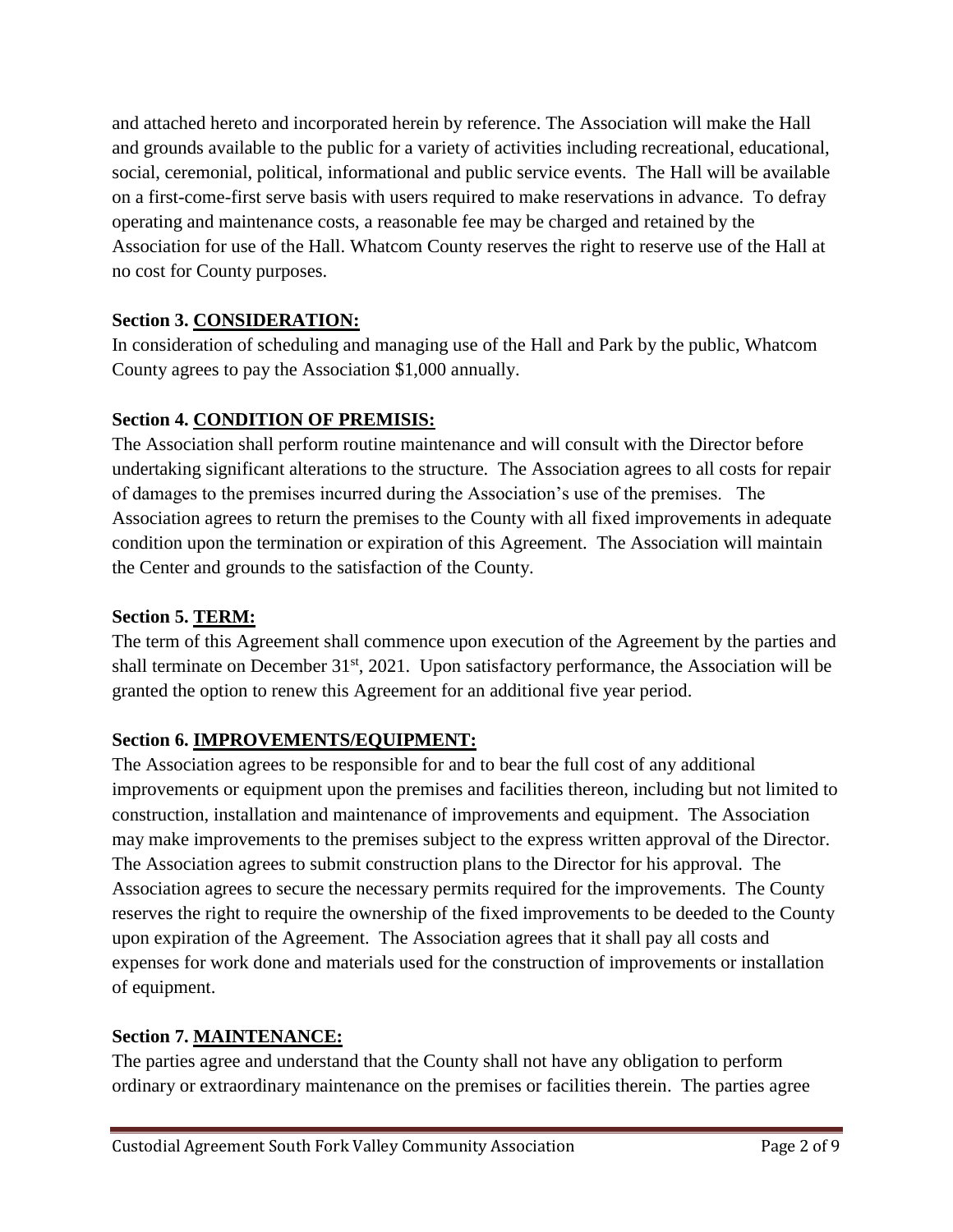that the Association may submit written requests to the Director for such work to be done. Upon such request, the County may provide maintenance service and the Association agrees to reimburse the County for the maintenance expense performed including, but not limited to, the cost of labor, materials and equipment used by the County. Within sixty (60) days of any maintenance performed, the County agrees to submit an itemized statement to the Association specifying the charges. The Association agrees to remit payment to the County within sixty (60) days following receipt of this statement.

# **Section 8. OPERATION COST:**

The Association agrees to pay all costs of operation on the premises including, but not limited to the following: electricity, water, waste, sewer/septic and gas. Further, the Association and County will equally share the annual cost of one portable accessible Sani Can to be located on the premises to serve the park. The County will bill the Association annually for its share of the cost.

# **Section 9. CONCESSIONS:**

The Association may operate a concession area on the premises for the sale of food items. The Association may sublet the concession rights herein, subject to the approval of the concessionaire by the Director. The Association agrees to assume all liability for the sale of food whether by the Association itself or by a sub lessee. The Association shall provide liability insurance which shall include products liability, in accordance with the limits and insurance provisions required in Section 12 of this Agreement.

# **Section 10. TAXES AND FEES:**

The Association shall pay all licenses, excise taxes, permits and taxes applicable to its operations on the premises and all taxes on the leasehold interest created by this Agreement. The Association shall be responsible for securing necessary permits and licenses or the payment of any other fiscal obligations imposed by applicable local, state, or federal law with respect to Association's employees or the Association's property or activities on the premises. Provided, leasehold taxes shall be paid to the County.

# **Section 11. INDEMNIFICATION AND HOLDHARMLESS:**

The Association agrees to defend, indemnify and save harmless the County, it's appointed and elective officers and employees, from and against all loss or expense, including, but not limited to, judgments, settlements, attorneys' fees and costs by reason of any and all claims and demands upon the County, its elected or appointed officials or employees for damages because of personal or bodily injury, including death at any time resulting therefrom, sustained by any person or persons and on account of damage to property, including loss of use thereof, whether such injury to persons or damage to property is due to the negligence of the Association, its subcontractors, its successor or assigns, or its agents, servants, or employees, the County, its appointed or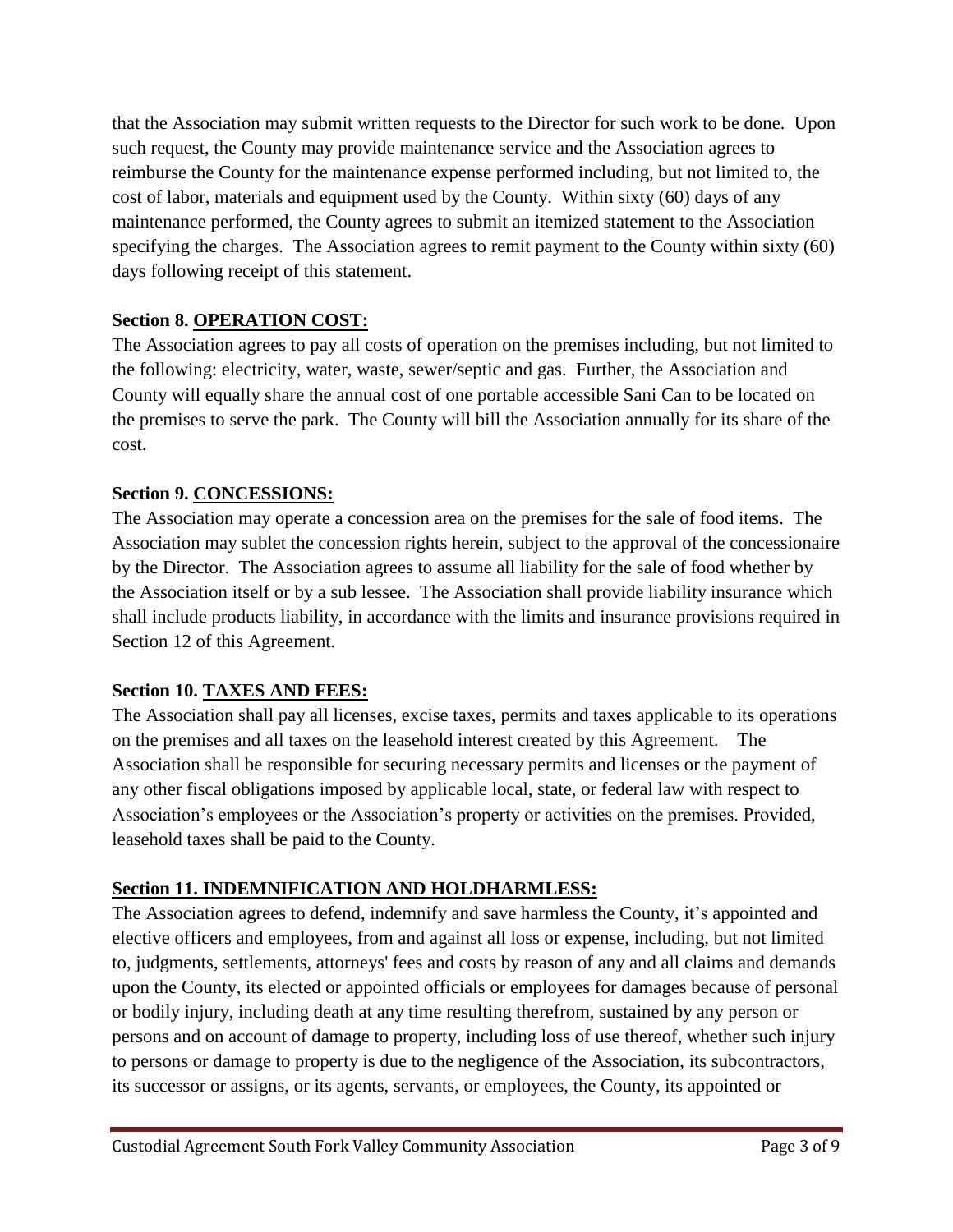elected officers, employees or their agents, except only such injury or damage as shall have been occasioned by the sole negligence of the County or its appointed or elected officials or employees. In case of damages caused by the concurrent negligence of Association, its subcontractors, its successors or assigns, or its agents, servants, or employees, and the County, it's appointed or elected officers, employees or their agents, then this indemnification provision is enforceable only to the extent of the negligence of the Association, its agents, or its employees.

It is further provided that no liability shall attach to the County by reason of entering into this contract, except as expressly provided herein. The parties specifically agree that this agreement is for the benefit of the parties only and this agreement shall create no rights in any third party.

Initialed on behalf of the Association: \_\_\_\_\_\_\_\_\_

#### **Section 12. INSURANCE:**

The Association shall obtain and maintain insurance at its own cost for the duration of this Agreement. The insurance(s) shall provide the minimum coverage as set forth below:

Property Damage per occurrence - \$500,000.00

General Liability Insurance of \$1,000,000.00 which includes general aggregate, products, completed operation, personal injury, fire damage and medical expense.

If alcohol is served the Association shall procure and maintain for the duration of the Agreement or event, Liquor Liability insurance in the amount of \$1,000,000 each occurrence. The County is to be named as an additional insured on Liquor Liability insurance. HOST LIQUOR LIABILITY INSURANCE coverage may be substituted when alcohol is consumed and not sold on premises with the prior written approval of the County.

# **ADDITIONAL INSURED ENDORSEMENT REQUIRED:**

General Liability Insurance and Liquor Liability, when alcoholic beverages are served or dispensed, must state that:

A) Whatcom County, it's officers, agents volunteers and employees, are named as additional insured(s) for all coverage provided by the policy of insurance.

B) That this insurance shall be considered as primary and shall waive all rights of subrogation. The County's insurance shall be noncontributory.

**Events.** Separate event insurance with the same terms and conditions shall be required for all events not specifically covered under the Association's general liability policy.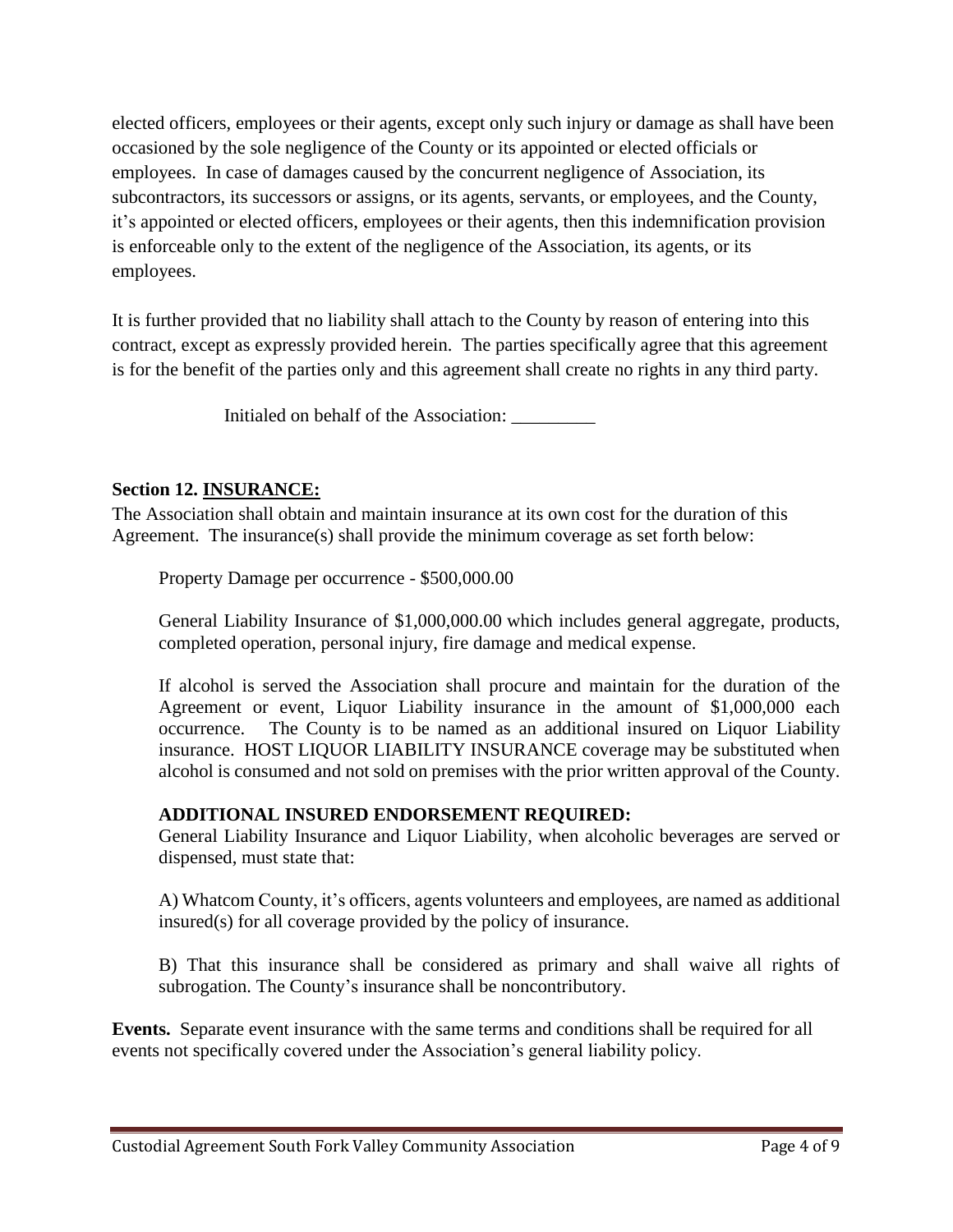**Notice of cancellation.** Association agrees to oblige its insurance agent or broker and insurers to provide to County with a thirty (30) day notice of cancellation (except for nonpayment for which a ten (10) day notice is required) or nonrenewal of coverage for each required coverage.

**Timely notice of claims.** Contractor shall give County prompt and timely notice of claims made or suits instituted that arise out of or result from Contractor's performance under this Agreement, and that involve or may involve coverage under any of the required liability policies.

**Proof of Insurance.** A certificate showing proof of adequate insurance will be provided to the County annually. Upon request, the Association shall forward to the County the original policy, or endorsement obtained, to the Association's policy currently in force.

**Liability in excess.** Providing coverage in the amounts listed shall not be construed to relieve the Association from liability in excess of such amounts.

**Failure to provide insurance.** Failure of the Association to fully comply with the insurance requirements set forth herein, during the term of the Agreement, shall be considered a material breach of contract and cause for immediate termination of the Agreement at the County's discretion.

# **Section 13. ENTRY ONTO PREMISES:**

The County reserves the right to enter onto the premises at reasonable times to inspect them, or make modifications and the Association shall permit the County to do so.

# **Section 14. NON DISCRIMINATION CLAUSE:**

The Association agrees not to discriminate against any participant, volunteer, employee or individual based upon race, color, creed, religion, national origin, sex, sexual orientation, age, marital status, disability or veteran status.

# **Section 15. TERMINATION AND REMEDIES OF COUNTY FOR BREACH BY THE ASSOCIATION:**

The County shall have the right to terminate this Agreement upon breach of this Agreement by the Association, or any sub lessee of the Association, upon giving sixty (60) days' written notice of termination to the Association. The written notice shall specify the reason for the termination and the Association shall be given a reasonable time to cure said problem. Said remedies shall be in addition to any other remedies available to the County.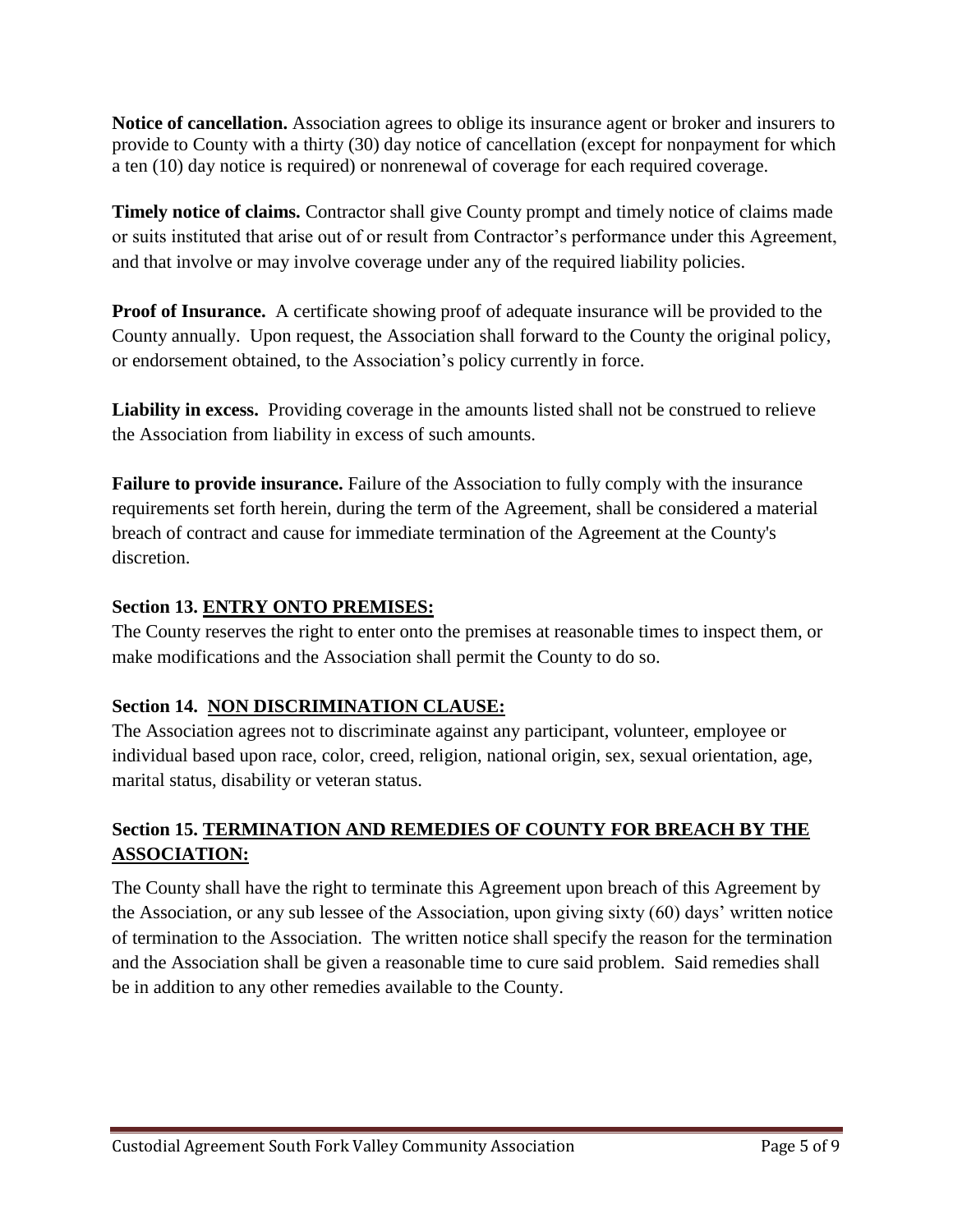# **Section 16. COMMUNICATION:**

Communication between the parties shall be addressed to their regular places of business.

For the COUNTY;

ATTN: Director, Whatcom County Parks & Recreation 3373 Mount Baker Highway Bellingham WA 98226

For the ASSOCIATION;

ATTN: South Fork Valley Community Association 5464 Potter Road Deming WA 98244

# **Section 17. SEVERABILITY:**

If any term or condition of this agreement or the application thereof to any person(s) or circumstances is held invalid, such invalidity shall not affect other terms, conditions or applications which can be given effect without the invalid term, condition or application. To this end, the terms and conditions of this agreement are declared severable.

# **Section 18. MODIFICATION:**

No change or addition to this Agreement shall be valid or binding upon either party unless such change or addition is in writing, executed by the parties and approved by the County.

# **Section 19. RESPONSIBILITY FOR PREMISES:**

While the premises are used by or under the control of the Association, the Association hereby assumes full responsibility for the character, acts and conduct of all persons admitted to said premises. The Association shall use the premises only in the manner permitted by this Agreement and shall not permit the use of the premises for any other purpose or for any immoral, objectionable, or unlawful acts. Failure to abide by this section shall amount to breach of contract and bring to bear Section 15 of this Agreement (Termination and Remedies of County for Breach by the Association)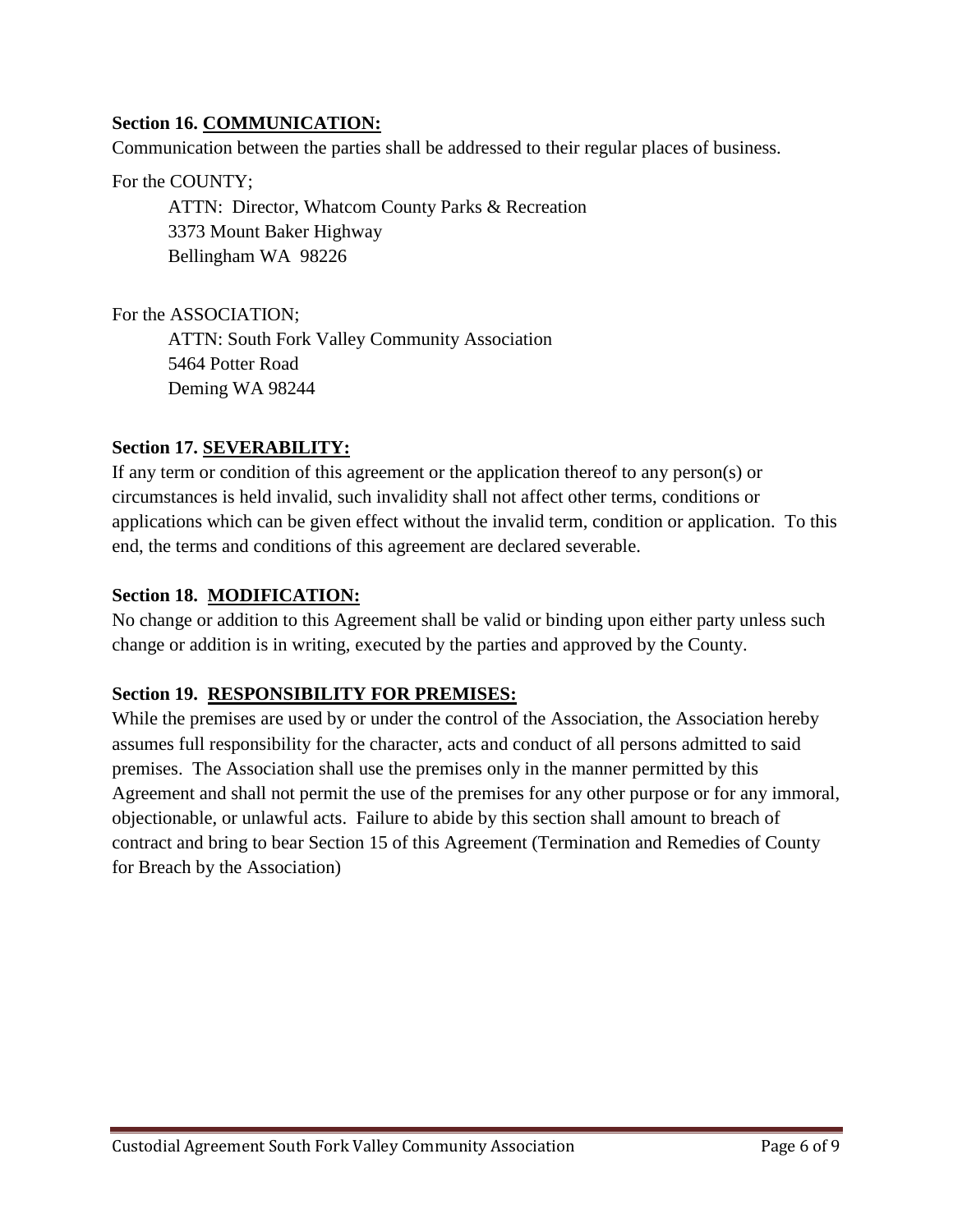# **FOR SOUTH FORK VALLEY COMMUNITY ASSOCIATION**

South Fork Valley Community Association

STATE OF WASHINGTON)

)ss.

COUNTY OF WHATCOM)

On this \_\_\_\_\_ day of \_\_\_\_\_\_\_\_\_\_\_\_\_\_\_, 2021, before me personally appeared \_\_\_\_\_\_\_\_\_\_\_\_\_\_\_\_\_\_\_\_\_\_\_\_\_\_\_\_ to me known to be the \_\_\_\_\_\_\_\_\_\_\_\_\_ of the South Fork Valley Community Association and who executed the above instrument and who acknowledged to me the act of signing and sealing thereof.

 $\overline{\phantom{a}}$  , which is a set of the set of the set of the set of the set of the set of the set of the set of the set of the set of the set of the set of the set of the set of the set of the set of the set of the set of th

NOTARY PUBLIC in and for the State of Washington residing at

\_\_\_\_\_\_\_\_\_\_\_\_\_\_\_\_\_\_\_\_\_\_\_\_\_\_\_\_\_\_\_\_\_\_\_

My commission expires \_\_\_\_\_\_\_\_\_\_

 $\frac{1}{2}$  ,  $\frac{1}{2}$  ,  $\frac{1}{2}$  ,  $\frac{1}{2}$  ,  $\frac{1}{2}$  ,  $\frac{1}{2}$  ,  $\frac{1}{2}$  ,  $\frac{1}{2}$  ,  $\frac{1}{2}$  ,  $\frac{1}{2}$  ,  $\frac{1}{2}$  ,  $\frac{1}{2}$  ,  $\frac{1}{2}$  ,  $\frac{1}{2}$  ,  $\frac{1}{2}$  ,  $\frac{1}{2}$  ,  $\frac{1}{2}$  ,  $\frac{1}{2}$  ,  $\frac{1$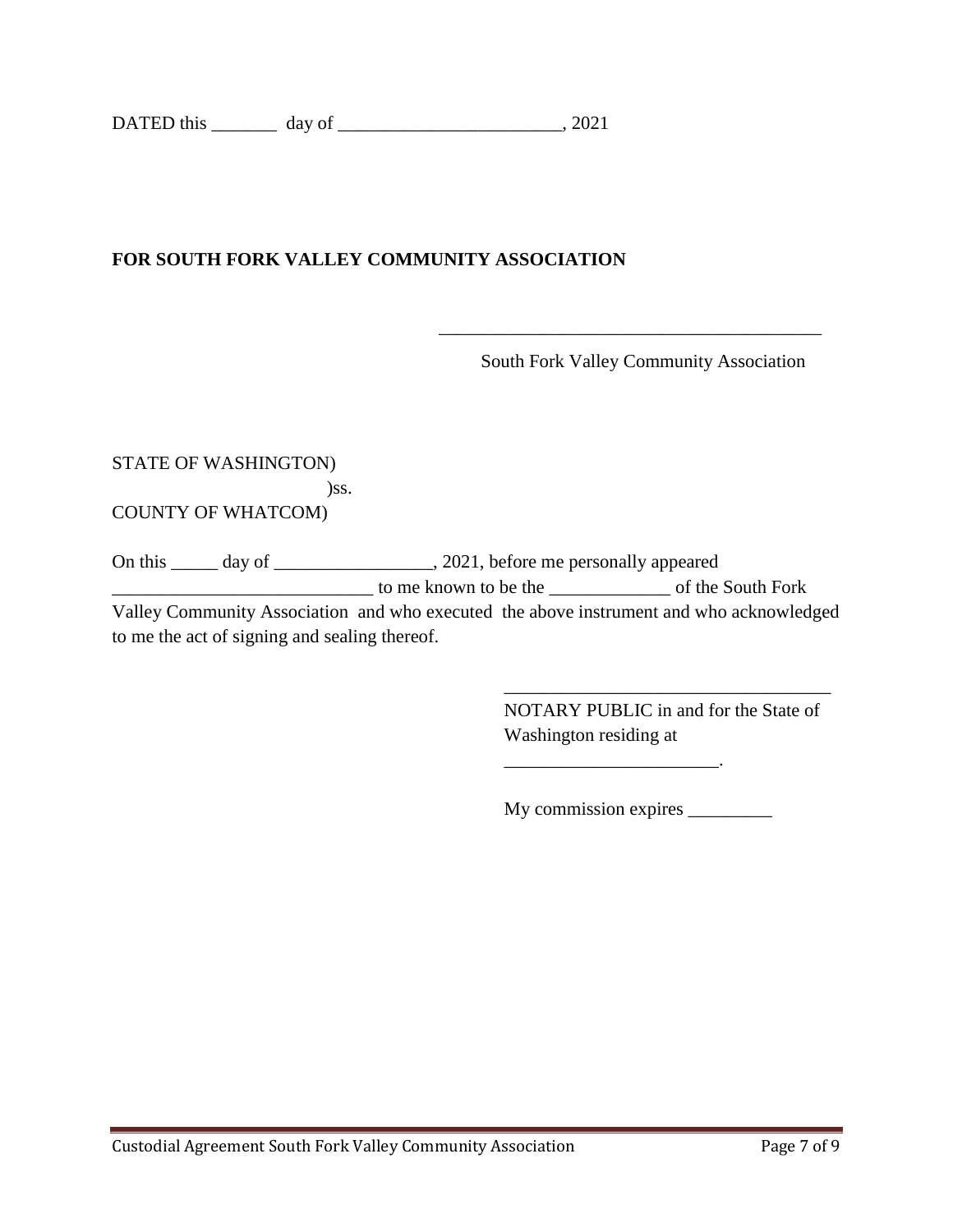# **FOR WHATCOM COUNTY**

Satpal Sidhu, Whatcom County Executive

\_\_\_\_\_\_\_\_\_\_\_\_\_\_\_\_\_\_\_\_\_\_\_\_\_\_\_\_\_\_\_\_\_\_\_\_\_\_\_\_\_\_

STATE OF WASHINGTON) )ss. COUNTY OF WHATCOM )

On this \_\_\_\_\_ day of \_\_\_\_\_\_\_\_\_\_\_\_\_\_\_\_\_, 2021, before me personally appeared Satpal Sidhu to me known to be the Whatcom County Executive and who executed the above instrument and who acknowledged to me the act of signing and sealing thereof.

> NOTARY PUBLIC in and for the State of Washington residing at

\_\_\_\_\_\_\_\_\_\_\_\_\_\_\_\_\_\_\_\_\_\_\_.

\_\_\_\_\_\_\_\_\_\_\_\_\_\_\_\_\_\_\_\_\_\_\_\_\_\_\_\_\_\_\_\_\_\_\_

My commission expires \_\_\_\_\_\_\_\_\_

Michael McFarlane Whatcom Parks & Recreation Director

\_\_\_\_\_\_\_\_\_\_\_\_\_\_\_\_\_\_\_\_\_\_\_\_\_\_\_\_\_\_\_

APPROVED AS TO FORM:

Brandon Waldron Senior Deputy Prosecuting Attorney

\_\_\_\_\_\_\_\_\_\_\_\_\_\_\_\_\_\_\_\_\_\_\_\_\_\_\_\_\_\_